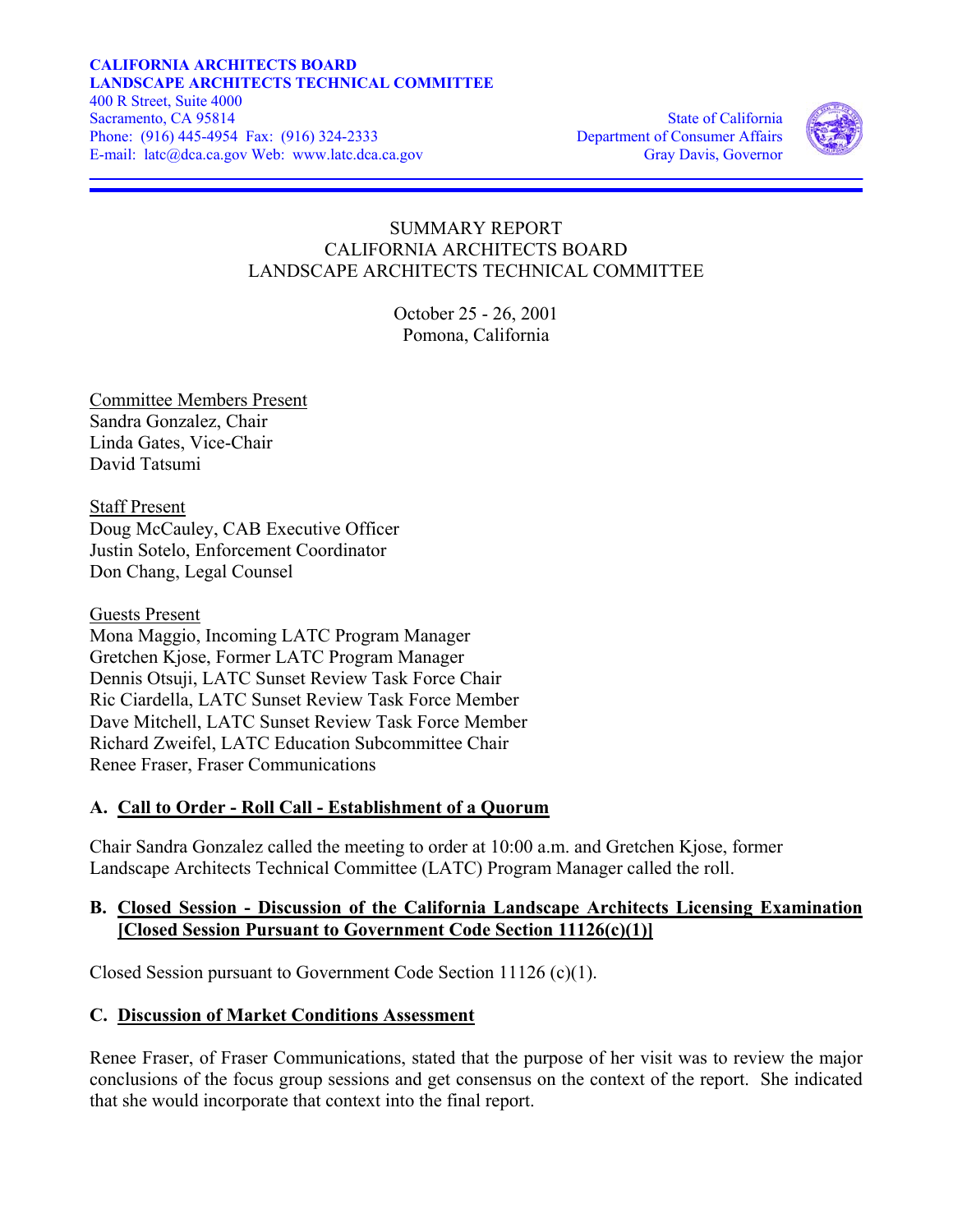Ms. Fraser indicated that caution should be utilized in interpreting the results of the focus groups sessions. She stated that she was charged with learning the participants perspectives on the profession. However, she discovered that the perspectives sometimes did not measure up to reality.

Ms. Fraser stated that there were four main areas of the report she would discuss: 1) education and continuing education; 2) licensing and examination; 3) trends in practice, with potential impact on public health, safety, and welfare; and 4) outreach strategies for Building Officials, consumers, and developers.

Under the area of education, Ms. Fraser reported that all of the focus groups expressed a concern that current landscape architectural curriculums are not consistent between programs and do not necessarily cover all needed areas. She also stated that the groups expressed a need for curricula to include irrigation and business skills.

She also reported the following focus group findings: 1) landscape architectural training lacks a practical component; 2) hands-on training should include more formalized internship or mentorship programs; 3) the importance and role of licensing is not taught in programs; 4) the field of landscape architecture has broadened to include several specialty areas; and 5) changes in technology and regulations suggest the need for continuing education. She stated that, in all sessions, professionals reported a need for continuing education in order to create a higher standard of knowledge for new and experienced landscape architects.

Under the area of licensing and examination, Ms. Fraser reported the following findings: 1) there are many individuals practicing without a license, which is considered harmful to consumers and the profession; 2) the value of the license needs to be better communicated; 3) consumer awareness of the license is not high; 4) the current curricula for landscape architecture and the content of the Landscape Architect Registration Examination (LARE) do not appear to be consistent; 5) standards for violations of the Act are unclear (there is little knowledge of the number or types of infractions that exist or the types of enforcement actions taken by the LATC); and 6) the LARE does not cover some areas of critical importance to landscape architects who practice in California.

Linda Gates stated that the term "unlicensed activity" needs to be clarified and defined and suggested that licensees need to be educated as to the definition of unlicensed activity.

Under trends in practice with potential impact on public health, safety, and welfare, Ms. Fraser reported the following findings: 1) rapid changes in regulations, regional differences, and advances in technology suggest the need for cooperation between public professionals, as landscape architects become involved in larger projects and municipality assignments; 2) as landscape architects serve as lead on projects, their legal liability increases (there also appears to be limited knowledge of the potential liabilities); 3) there appears to be an increase in litigation involving landscape architects (this trend merits further quantitative investigation and verification); 4) the profession of landscape architecture is playing a proactive role in environmental issues; and 5) many municipalities are not reporting incomplete work by landscape architects.

Richard Zweifel stated that items listed under trends in practice were not necessarily trends, but were instead issues related to the profession. The Committee stated that each of these items needed further exploration and clarification. Ms. Fraser stated that trends in practice could be captured in the licensee survey.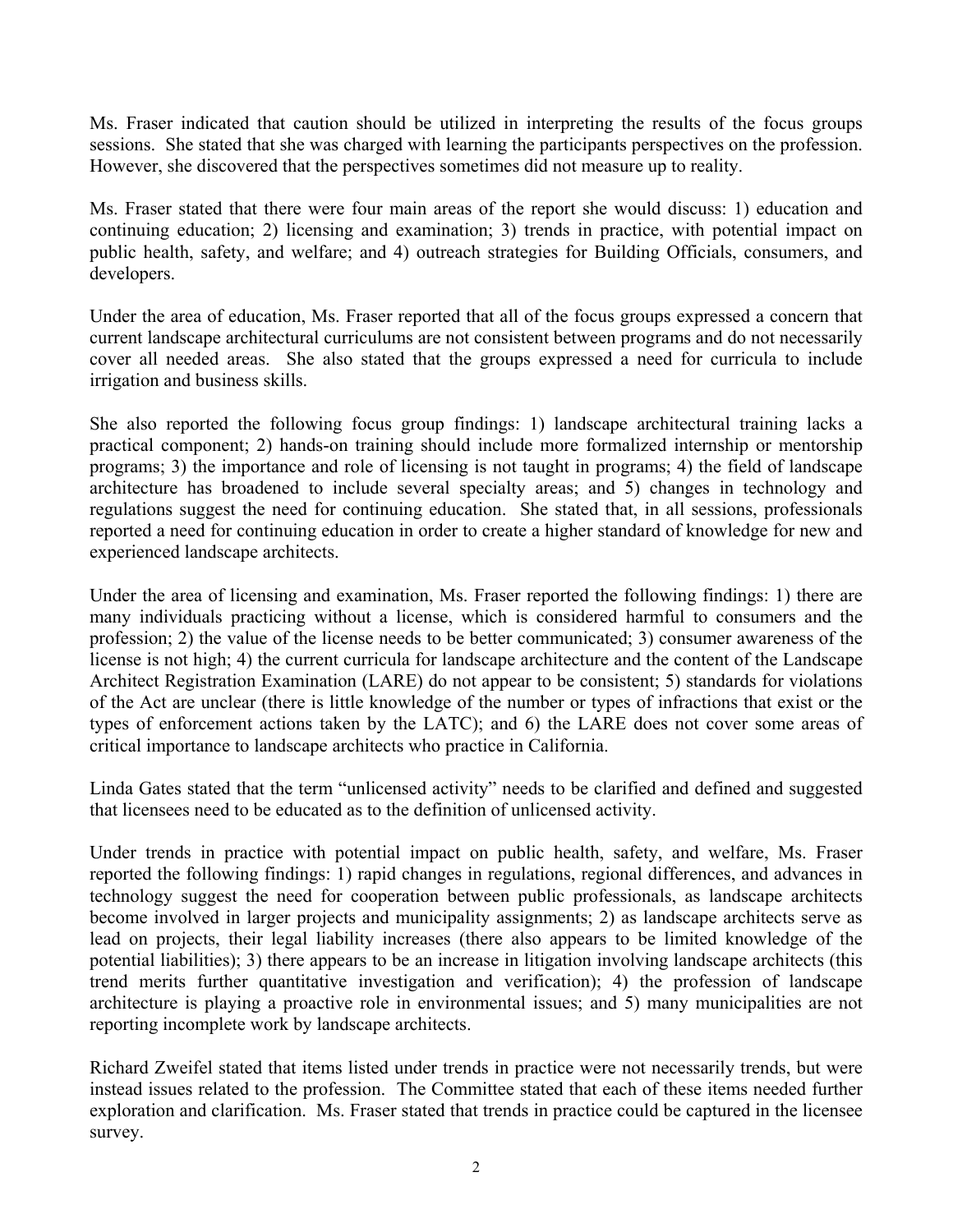Under outreach strategies for Building Officials, consumers, and developers, Ms. Fraser reported the following findings: 1) awareness of licensing of landscape architects appears to be low among consumers (it was recommended that the LATC consumer guides be more widely distributed); 2) enforcement procedures are not well known and are under-utilized; 3) it was suggested that more interdisciplinary communication and interaction with other professionals and professional organizations take place; 4) increased awareness and visibility of licensed landscape architects would help to increase perceived value to the public; and 5) developers were interested in more rigorous internship programs for landscape architects.

Ms. Fraser stated that she would modify the focus group report by incorporating an appropriate context surrounding the findings, refining the conclusions and the summary, (adding a section on trends), and incorporating follow-up information from participants.

Ms. Fraser indicated that she would provide a revised report for the LATC's review within two weeks.

Adjourned on October 25, 2001 at 6:00 p.m.

# **October 26, 2001**

Committee Members Present Sandra Gonzalez, Chair Linda Gates, Vice-Chair David Tatsumi

Staff Present Doug McCauley, CAB Executive Officer Justin Sotelo, Enforcement Coordinator Don Chang, Legal Counsel

Guests Present Mona Maggio, Incoming LATC Program Manager Dennis Otsuji, LATC Sunset Review Task Force Chair Ric Ciardella, LATC Sunset Review Task Force Member Richard Zweifel, LATC Education Subcommittee Chair Bob Perry, UC Berkeley Extension Certificate Program Site Visit Team Member Heather Clendenin, UC Berkeley Extension Certificate Program Director Julie Riley, UCLA Extension Certificate Program Shannon Keithley, Center for Public Interest Law, University of California, San Diego

# **A. Call to Order - Roll Call - Establishment of a Quorum**

Chair Sandra Gonzalez called the meeting to order at 8:30 a.m. and Mona Maggio, incoming LATC Program Manager called the roll.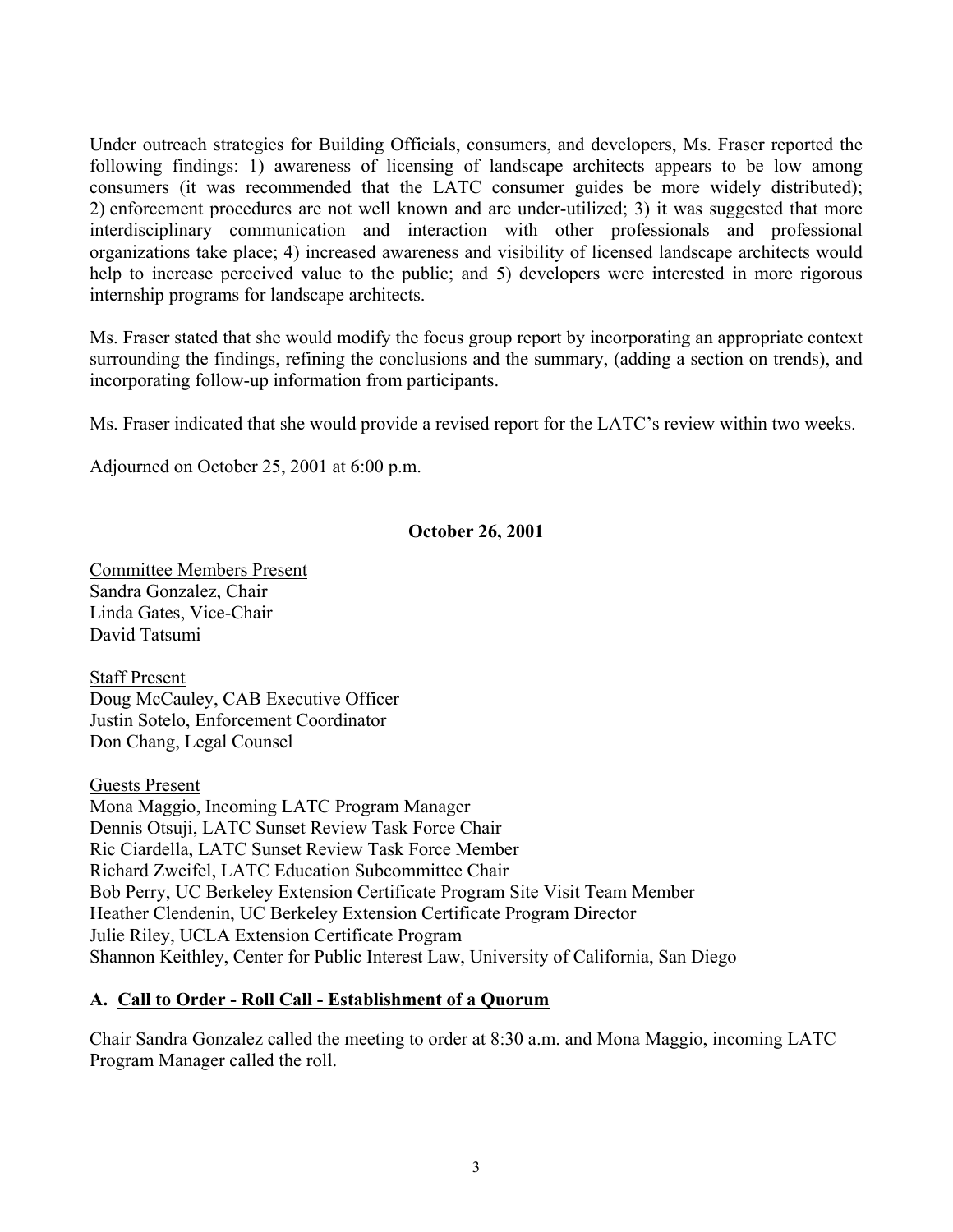#### **B. Chair's Remarks**

Ms. Gonzalez introduced the incoming Program Manager, Mona Maggio, and announced that October 31, 2001 is her official start date.

Ms. Maggio provided her background to the Landscape Architects Technical Committee (LATC), which included 16 years of service with the State of California. Her background with other boards and bureaus within the Department of Consumer Affairs specifically involved enforcement and examinations. Ms. Maggio expressed her interest in beginning employment with the LATC.

#### **C. Review of the August 17, 2001 Summary Report**

The August 17, 2001 LATC meeting summary report was reviewed.

- ♦ **Linda Gates moved to approve the August 17, 2001 Landscape Architects Technical Committee Summary Report.**
- ♦ **David Tatsumi seconded the motion.**
- ♦ **The motion carried unanimously.**

#### **D. Public Comment Session**

There were no public comments.

## **E. Program Manager's Report**

Doug McCauley reported that a Budget Change Proposal (BCP) to augment the expenditure authority to cover the cost of purchasing and administering the Landscape Architect Registration Examination (LARE) had been approved by the Department of Finance (DOF). Although \$70,000 for fiscal year 2002/03 and ongoing had been requested, only \$52,000 was approved. He announced that a high percentage of BCPs were rejected this year because of the fiscal situation.

Mr. McCauley reported that the LATC awarded a contract to Moore Iacofano Goltsman, Inc. (MIG) on September 12, 2001 for the next strategic planning session. He advised the LATC to schedule the session as soon as possible as MIG's calendar fills up very quickly.

Justin Sotelo reported that the LATC Licensure Posters were mailed to California and out-of-state landscape architectural degree and certificate programs on October 3, 2001. Heather Clendenin commended the LATC for its posters, stating that they play a positive role on campuses and are an important marketing tool for the LATC and the profession. Mr. Sotelo stated that the LATC could extend its outreach efforts by sending posters to community colleges and high schools.

Ms. Gonzalez announced that the Council of Landscape Architectural Registration Boards' (CLARB) Annual Meeting, originally scheduled for September 13-15, 2001 in Salt Lake City, Utah, was cancelled. There was an attempt to reschedule the meeting for November 29 - December 1, 2001; however, it was determined by the Board of Directors that it would not be in the best interest of the organization to reschedule the 2001 Annual Meeting. She announced that the 2002 CLARB Regional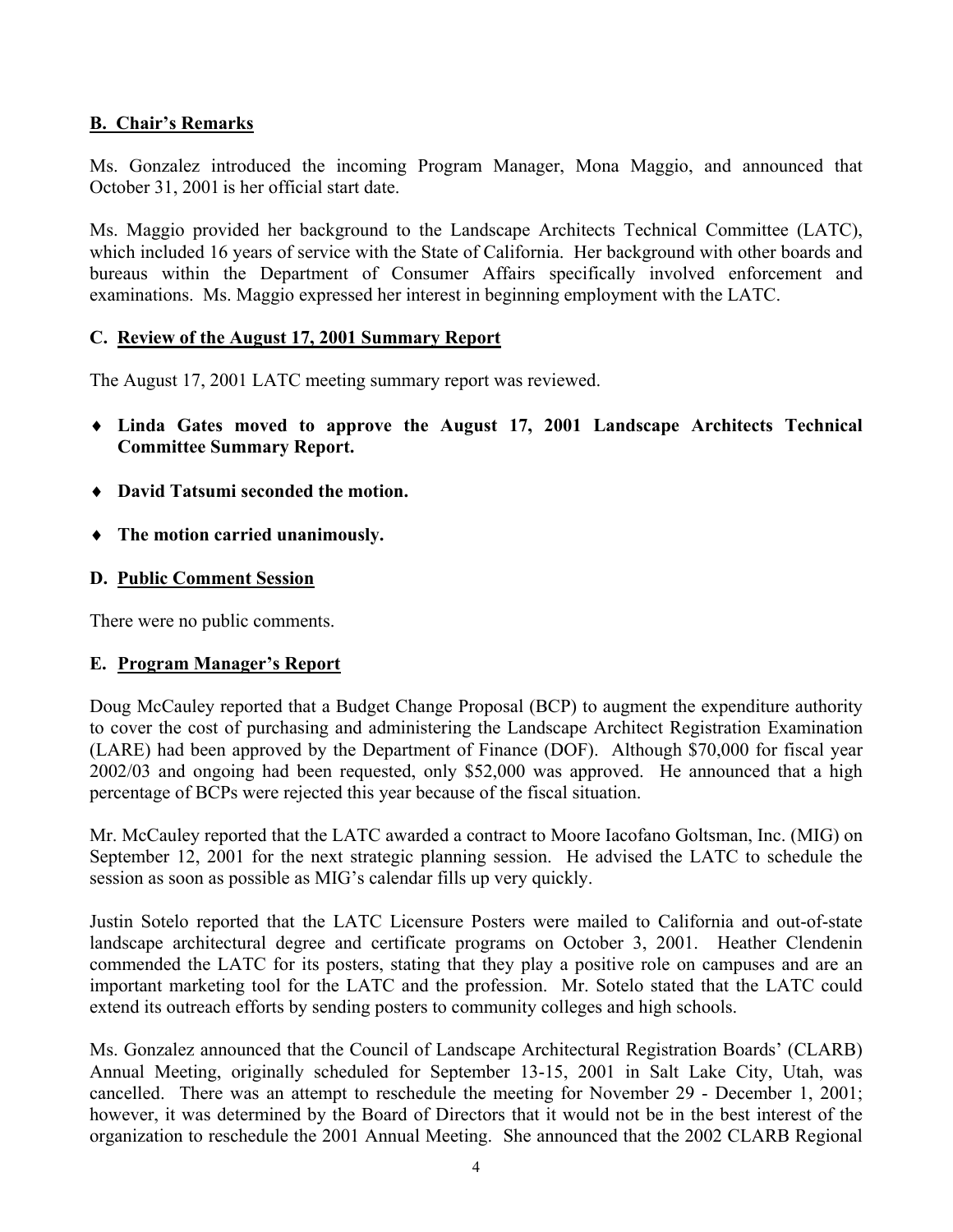Meeting, scheduled for March 1 - 3, 2002, will be held in Cincinnati, Ohio. Ms. Gonzalez stated that due to the cancellation, voting on resolutions will not occur unless they are brought up again before the next Annual Meeting. David Tatsumi announced that he accepted an invitation to serve on CLARB's Model Law Committee.

Ms. Gonzalez reported that the focus group portion of the Market Conditions Assessment (MCA) was completed in June and that the sessions included participants that adequately represented the industry. She announced that the LATC is expecting a final draft report on the focus group sessions from Fraser Communications, the MCA facilitator, at its next meeting on December 14, 2001.

Mr. Sotelo announced that the Fall 2001 Newsletter was being printed and is expected to be mailed by early November to examination candidates, current and delinquent licensees, CLARB member boards, and the LATC's interested parties list. He announced that participants from the focus group sessions provided articles for that issue and that staff would like to see continued professional involvement with the newsletter

Mr. Sotelo indicated that there are still two vacancies (Governor's appointments) on the LATC.

Mr. Sotelo announced that Gretchen Kjose, former Program Manager, accepted the Executive Officer position with the Board of Occupational Therapy and her last day with the LATC was September 21, 2001.

Mr. Sotelo stated that a Sunset Review Task Force was appointed at the LATC's August 17, 2001 meeting and that Dennis Otsuji was selected as Chair. Linda Gates, Ric Ciardella, Tom Lockett, Dave Mitchell, Niles Nordquist, and Richard Zweifel were appointed as Task Force members. He announced that Task Force meetings were held on September 4, 2001 in Danville and on October 25, 2001 in Pomona. Mr Otsuji announced that Task Force assignments were given at the October 25, 2001 meeting and were due on November 26, 2001 to prepare for the December 14, 2001 meeting.

Mr. Sotelo reported that current licensee listings were posted to the LATC's Web site on September 17, 2001. He stated that the listings are updated on a monthly basis, and include the licensee's name, license number, and city.

He reported that 259 candidates (157 re-take candidates and 102 new candidates) sat for the June 11- 13, 2001 administration of the Landscape Architect Registration Examination (LARE). Results were mailed to candidates on September 7, 2001 and six individuals became eligible for licensure and 33 will be eligible once they pass the California Supplemental Examination.

Mr. Sotelo stated that 39 candidates requested either a Standard or Red-line Review of their failed graphic performance section(s) from the June 2001 exam. He announced that the review sessions would be held in northern and southern California in mid-November 2001.

He reported that 179 candidates have applied for Sections C and/or E of the LARE, which will be administered on December 3-4, 2001. The exam will be held at the Riverside Convention Center in southern California and the Sacramento California Exposition and State Fair facilities in northern California.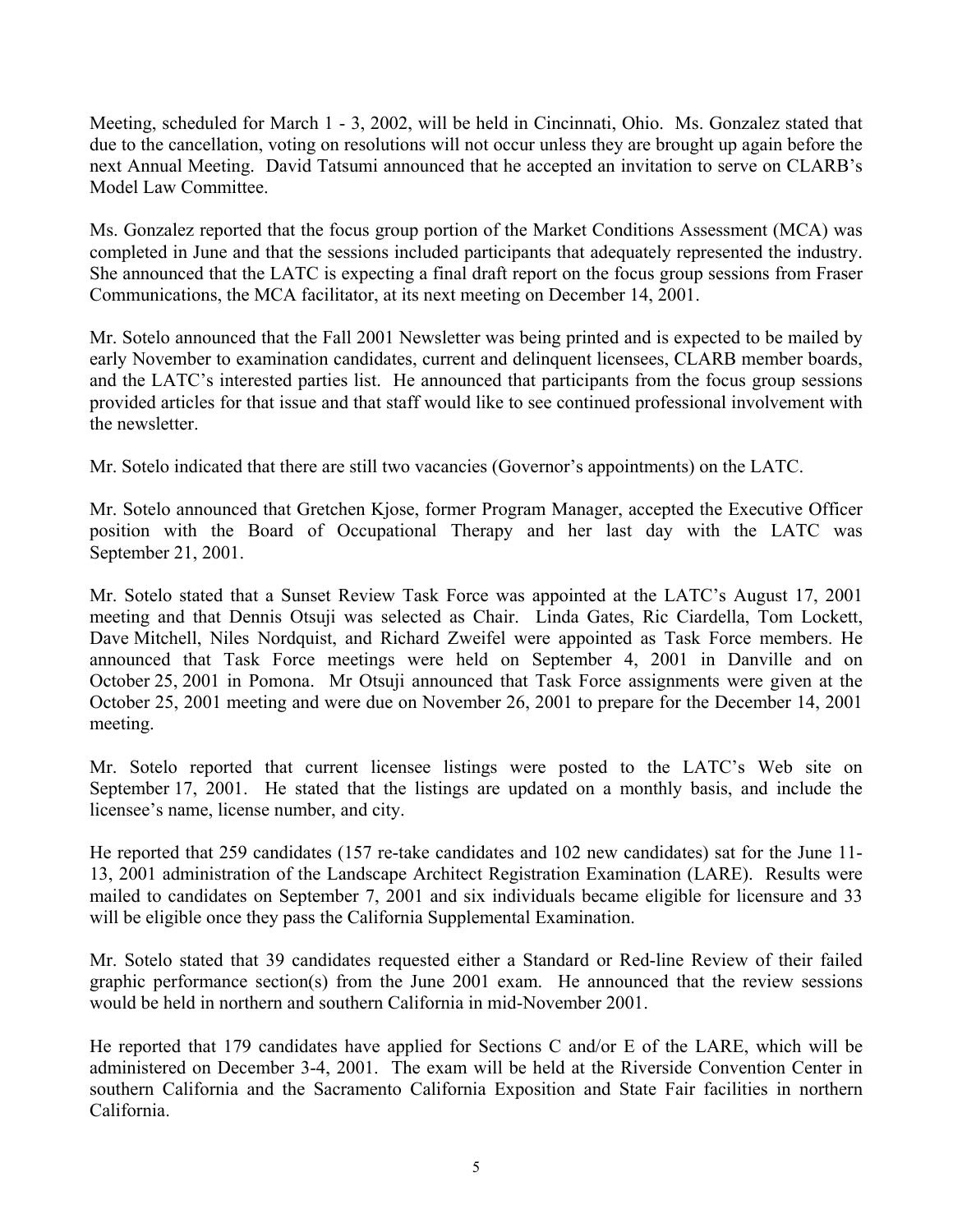Mr. Sotelo announced that the proposed amendments to California Code of Regulations (CCR) sections 2620.5, 2649, and 2671 were currently with the Department of Finance (DOF) for signature. Once approved by DOF, the rulemaking file will need final approval by the Director of the Department of Consumer Affairs before being forwarded to the Office of Administrative Law (OAL). He announced that OAL has 30 working days to approve or disapprove the amended regulations.

Finally, Mr. Sotelo reported that there is currently one enforcement case pending with the Office of the Attorney General.

# **F. Report and Discussion of the UC Berkeley Extension Certificate Program Site Visit**

status of the UC Berkeley Extension Certificate Program Executive Summary Report. Ms. Gonzalez introduced Site Visit Team Member, Bob Perry, who agreed to provide an update on the Heather Clendenin, UC Berkeley Extension Certificate Program Director, was present to provide the Program's response to the Notice of Noncompliance, issued on September 6, 2001, and action plan/timeline for coming into compliance with California Code of Regulations section 2620.5.

Mr. Perry reported that the Site Visit Team's Executive Summary Report concluded that the Program fully met six of regulatory requirements, met three requirements with weaknesses, and did not meet three requirements. He stated that Ms. Gonzalez presented the Executive Summary findings at the August 17, 2001 meeting and that it was decided by the LATC to have the Program present its response to the Executive Summary Report on October 26, 2001.

Mr. Perry stated that the Site Visit Team felt that some discrepancies existed between the requirements of section 2620.5 and the Self-Evaluation Report (SER) requirements for extension certificate programs. He also stated that the Team was unclear on how exactly to comment on the Program's SER. The Team's Executive Summary Report had only commented on the Program in conjunction with the requirements of the regulation.

Ms. Gonzalez stated that Mr. Perry is in the process of concluding the UC Berkeley evaluation based on the SER responses. She also stated that the UCLA Extension Certificate Program Site Visit Team would need to revise their report to directly address the regulatory requirements as well. Mr. Otsuji agreed to have the UCLA report revised by the December 14, 2001 meeting. Ms. Gonzalez stated that UCLA would need to be advised that the report is being revised.

Ms. Gonzalez stated that a preliminary response was received from UC Berkeley regarding an action plan that would bring the Program into compliance with the regulation. She felt that UC Berkeley's response was satisfactory and that the Program will make an effort to come into compliance. She recommended granting continued conditional compliance.

Ms. Gonzalez advised the LATC that the regulatory requirements need to be reviewed from administrative and curricular standpoints. She also stated that a new site team format needs to be created.

Ms. Clendenin provided a written detailed response to the Notice of Noncompliance and outlined specific responses and actions for each requirement that was met with weakness or not met.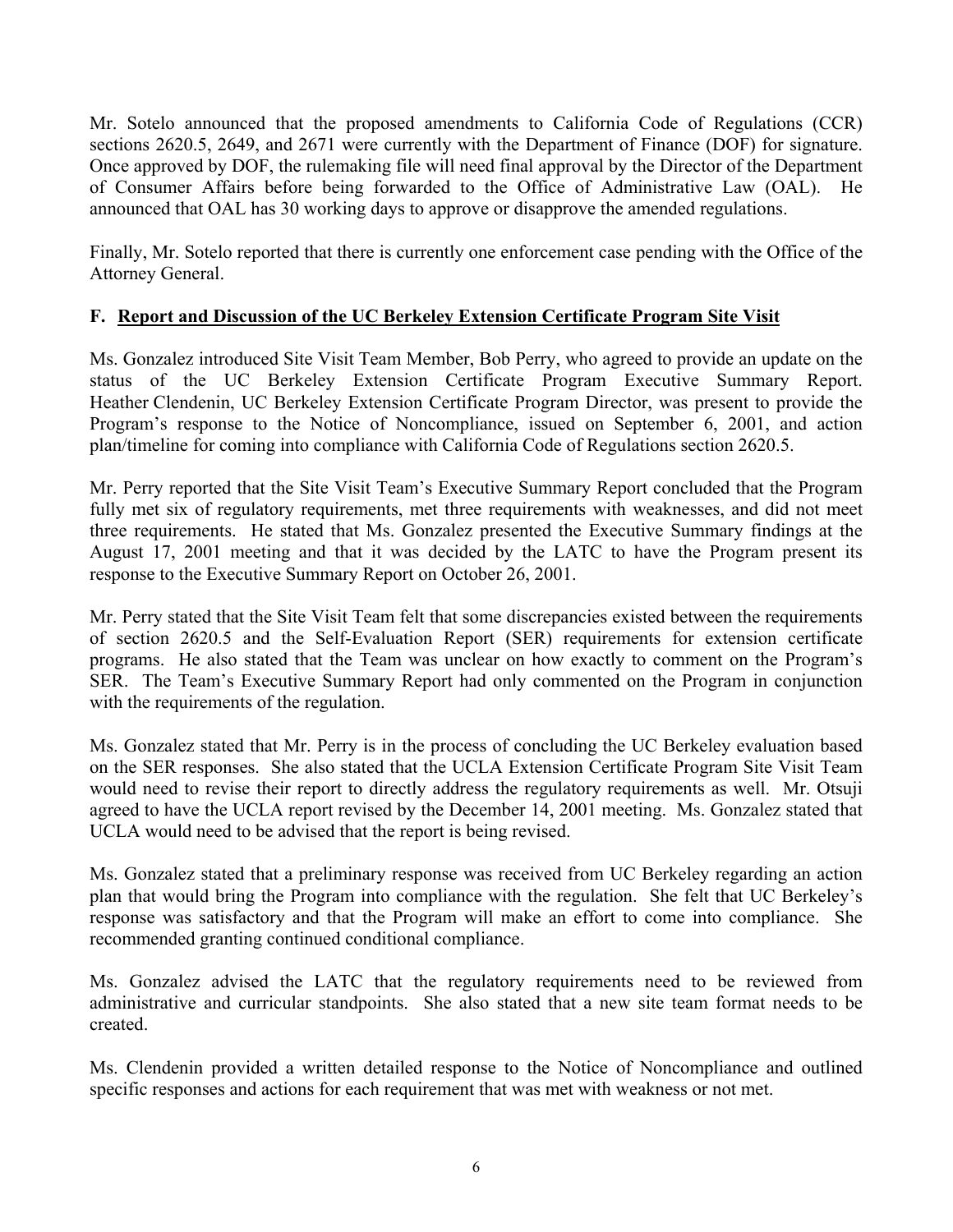- ♦ **David Tatsumi moved to extend conditional approval of the UC Berkeley Extension Certificate Program until the Executive Summary Report is completed.**
- ♦ **Linda Gates seconded the motion.**
- ♦ **The motion carried unanimously.**

Following the vote, Ms. Gonzalez agreed to review the CCR requirements for Extension Certificate Programs and present findings at the next LATC meeting. After assessing the appropriateness of the requirements, she suggested that the LATC would need to devise an appropriate and updated format for the site team visits.

## **G. Review of Requests for Re-licensure**

The LATC reviewed requests for re-licensure from John P. Barber, former license number LA 1763, and Bruce Malinowski, former license number LA 3790.

Ms. Gonzalez reported that the work samples submitted by Mr. Barber demonstrated current knowledge and minimal competency for entry-level practice and recommended that the LATC waive all examination requirements and issue a new license to Mr. Barber.

- ♦ **Linda Gates moved to waive all examination requirements and to approve the recommendation that Mr. Barber be issued a new landscape architect license.**
- ♦ **David Tatsumi seconded the motion.**
- ♦ **The motion carried unanimously.**

Ms. Gonzalez reported that the work samples submitted by Mr. Malinowski did not provide evidence of minimal competency for entry-level practice and recommended that the LATC not issue a new license to Mr. Malinowski without him taking and passing all sections of the LARE.

- ♦ **Linda Gates moved to not waive examination requirements for Mr. Malinowski for purposes of re-licensure.**
- ♦ **David Tatsumi seconded the motion**.
- ♦ **The motion carried unanimously.**

Mr. Zweifel suggested that consideration be given to requiring the California Supplemental Exam when granting re-licensure. Ms. Gates concurred. Ms. Gonzalez suggested retracting the motion involving Mr. Barber and require that he take and pass the California Supplemental Exam.

♦ **Linda Gates moved to reconsider the motion involving re-licensure candidate, Mr. Barber.** 

♦ **David Tatsumi seconded the motion.**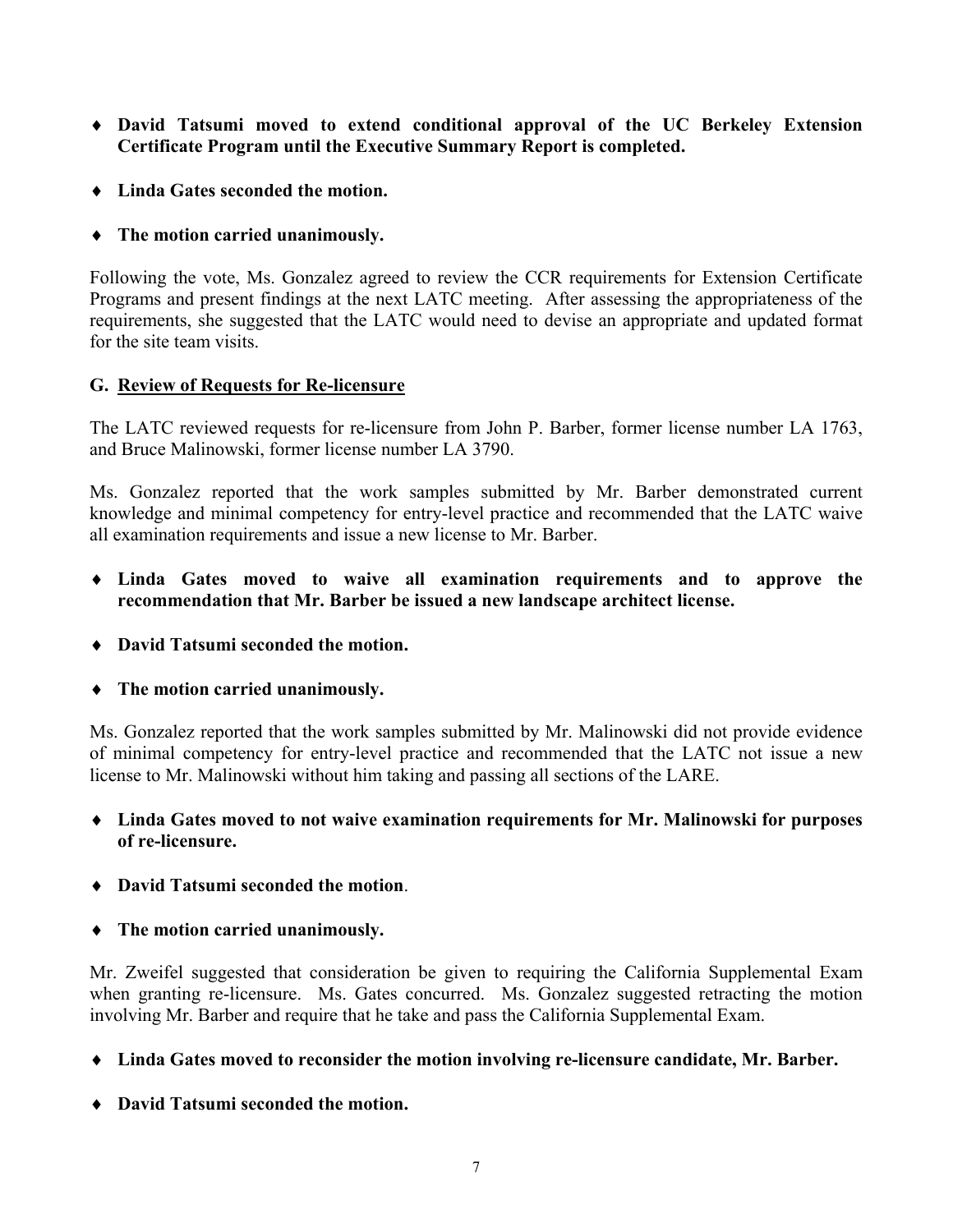- ♦ **The motion carried unanimously.**
- ♦ **Linda Gates moved to require that Mr. Barber take and pass the California Supplemental Exam for purposes of re-licensure.**
- ♦ **David Tatsumi seconded the motion.**
- ♦ **The motion carried unanimously.**

## **H. Report on the Sunset Review Task Force and California Supplemental Examination Meetings**

Mr. Otsuji reported that Sunset Review Task Force meetings were held on September 4, 2001 and October 25, 2001. He stated that, at the latter meeting, the Task Force reviewed and discussed each of the findings and recommendations found in the 1996 Joint Legislative Sunset Review Committee Report. Task Force members were assigned to address specific findings and recommendations and to provide assignment updates to staff by November 26, 2001. Mr. Otsuji announced that he would be collaborating with the California Architects Board (CAB) to coordinate sunset review efforts.

Ms. Gonzalez reported that the LATC submitted a proposal to the Office of Examination Resources (OER) to prepare a defensible California examination for landscape architects. She stated the LATC had a thorough discussion during the closed session held on October 25, 2001 regarding what the end product should be. She stated that the LATC's response to OER would be to hold off on developing a 100-question exam.

To assist with developing an appropriate California exam, Ms. Gonzalez reported that staff would prepare a letter to CLARB requesting information on changes on the national exam since the last occupational analysis. She also stated that the LATC would contact Region V states regarding areas of practice that are currently being tested or may need to be tested and to report to CLARB.

In connection with the Task Force's objectives and discussion from October 25, 2001, Don Chang suggested that the LATC address reducing its reserve by considering to reduce licensee renewal fees. He suggested preparing projections and presenting to the CAB in December.

- ♦ **Linda Gates moved to have the LATC research options for reducing its reserve.**
- ♦ **David Tatsumi seconded the motion.**
- ♦ **The motion carried unanimously.**

# **I. Report on California Council of the American Society of Landscape Architects (CCASLA) Conference Calls**

Mr. Otsuji reported that he had been in contact with Dave Mitchell regarding the CCASLA conference calls. Mr. Otsuji stated that he updates Mr. Mitchell on communications issues and that Mr. Mitchell informs him of the items discussed during the CCASLA conference calls. Mr. Otsuji announced that the CCASLA would assist the LATC with the sunset review process.